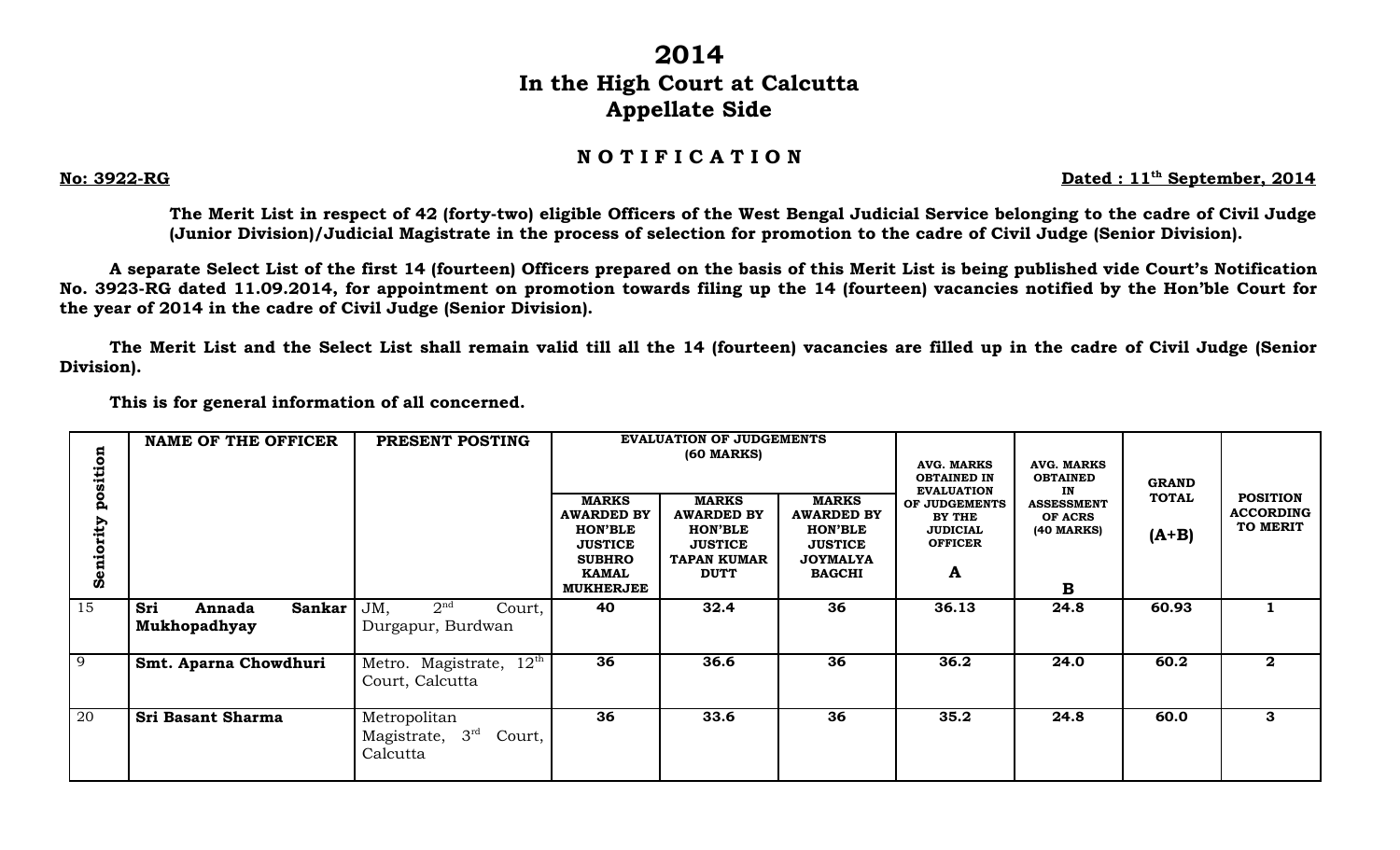| $\overline{28}$ | Smt. Ishani Chakraborty                           | JM, 2 <sup>nd</sup> Court, Tamluk,<br>Purba Medinpur            | 33              | 32.4            | 36 | 33.8  | 25.6 | 59.4  | 4              |
|-----------------|---------------------------------------------------|-----------------------------------------------------------------|-----------------|-----------------|----|-------|------|-------|----------------|
| 39              | <b>Sri Alokesh Das</b>                            | JM, 1 <sup>st</sup> Court, Contai,<br>Purba Medinipur           | $\overline{33}$ | $\overline{33}$ | 36 | 34.0  | 24.8 | 58.8  | 5 <sup>5</sup> |
| 21              | Sm. Sangita Mukherjee                             | Municipal Magistrate,<br>4 <sup>th</sup> Court, Calcutta        | 34              | 31.8            | 36 | 33.93 | 24.8 | 58.73 | 6              |
| 14              | <b>Sri Joy Sankar Roy</b>                         | JM, $2^{nd}$ Court, Port<br>Blair, A & N Islands                | 34              | 33.6            | 36 | 34.53 | 24.0 | 58.53 | $\overline{7}$ |
| 40              | Sri Aniruddha Saha (S.C.)                         | Metropolitan<br>Magistrate, 20 <sup>th</sup> Court,<br>Calcutta | 34              | 33.6            | 36 | 34.53 | 24.0 | 58.53 | 8              |
| 11              | Sri Sujoy Kumar Sarkar                            | Assistant Legal Advisor,<br>Kolkata Port Trust                  | 36              | 33              | 36 | 35.0  | 23.2 | 58.2  | 9              |
| 8               | Smt.<br>Chandraprova<br><b>Chakraborty (Saha)</b> | Metro. Magistrate, $16^{th}$<br>Court, Calcutta                 | 34              | 34.2            | 36 | 34.73 | 23.2 | 57.93 | 10             |
| 12              | Sri Nachiketa Bera                                | JM, $1^{\text{st}}$ Court,<br>Port<br>Blair, A & N Islands      | 34              | 31.2            | 36 | 33.73 | 24.0 | 57.73 | 11             |
| 42              | Sri Amar Kishore Mahato                           | Metropolitan<br>Magistrate, 17 <sup>th</sup> Court,<br>Calcutta | 30              | 31.8            | 36 | 32.6  | 24.8 | 57.4  | 12             |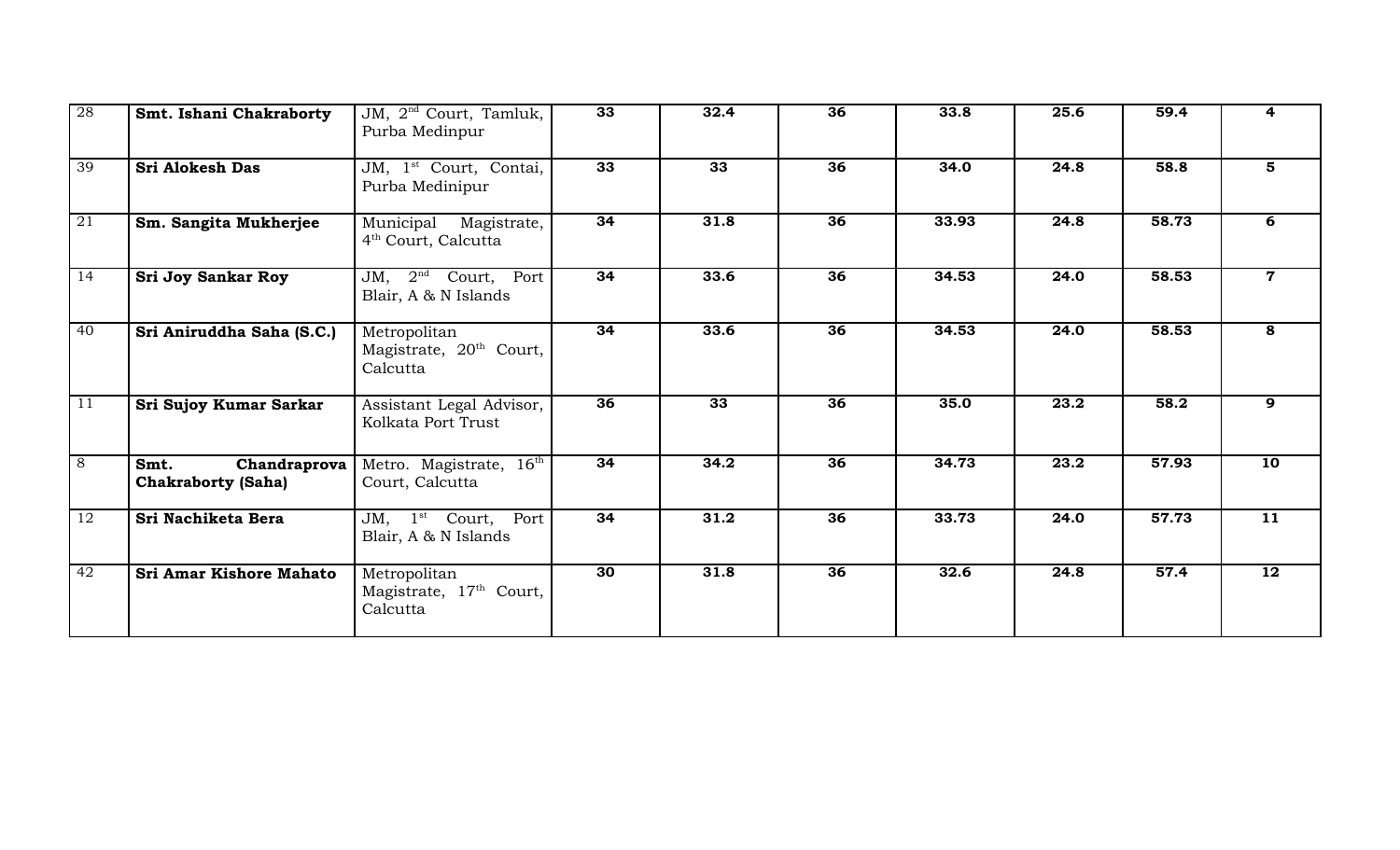| $\overline{24}$ | Sri Ayan Kumar Banerjee                      | Assistant Legal Advisor,<br>Kolkata Port Trust                                   | 34              | 30              | 36 | 33.33 | 24.0 | 57.33              | 13              |
|-----------------|----------------------------------------------|----------------------------------------------------------------------------------|-----------------|-----------------|----|-------|------|--------------------|-----------------|
| $\overline{17}$ | Smt. Suparna Chaudhury                       | Metropolitan<br>Magistrate, 18th Court,<br>Calcutta                              | 36              | $\overline{30}$ | 36 | 34.0  | 23.2 | 57.2               | $\overline{14}$ |
| 35              | Smt. Kalyani Jogasarma                       | Municipal Magistrate,<br>3rd Court, Calcutta                                     | $\overline{34}$ | 34.2            | 36 | 34.73 | 22.4 | 57.13              | 15              |
| $\overline{38}$ | Shubhankar<br><b>Biswas</b><br>Sri<br>(S.C.) | Metropolitan<br>Magistrate, 14 <sup>th</sup> Court,<br>Calcutta                  | 34              | 31.8            | 36 | 33.93 | 23.2 | $\overline{57.13}$ | 16              |
| $\overline{7}$  | Sri Prabir Mahapatra                         | Metro. Magistrate, 11th<br>Court, Calcutta                                       | 36              | 33.6            | 36 | 35.2  | 21.6 | 56.8               | $\overline{17}$ |
| $\overline{27}$ | Sri Raja Mukherjee                           | Metropolitan<br>Magistrate, 15 <sup>th</sup> Court,<br>Calcutta                  | 33              | 31.8            | 36 | 33.6  | 23.2 | 56.8               | $\overline{18}$ |
| $\overline{4}$  | Mou<br>Ghatak<br>Sm.<br>Majumdar             | Metro. Magistrate, $4^{\text{th}}$<br>Court, Calcutta                            | 34              | 30.6            | 36 | 33.53 | 23.2 | 56.73              | $\overline{19}$ |
| $\overline{31}$ | <b>Sri Rudra Prasad Ray</b>                  | 3 <sup>rd</sup><br>JM,<br>Court,<br>Krishnagar, Nadia                            | 34              | 33              | 36 | 34.33 | 22.4 | 56.73              | 20              |
| $\overline{30}$ | Sri Suman Kumar Ghosh                        | Registrar-cum-<br>Metropolitan<br>Magistrate, 7 <sup>th</sup> Court,<br>Calcutta | 34              | 33.6            | 30 | 32.53 | 24.0 | 56.53              | $\overline{21}$ |
| $\overline{19}$ | Sri Barun Roy (S.C.)                         | Metropolitan<br>Magistrate, 22 <sup>nd</sup> Court,<br>Calcutta                  | 34              | 31.8            | 36 | 33.93 | 22.4 | 56.33              | 22              |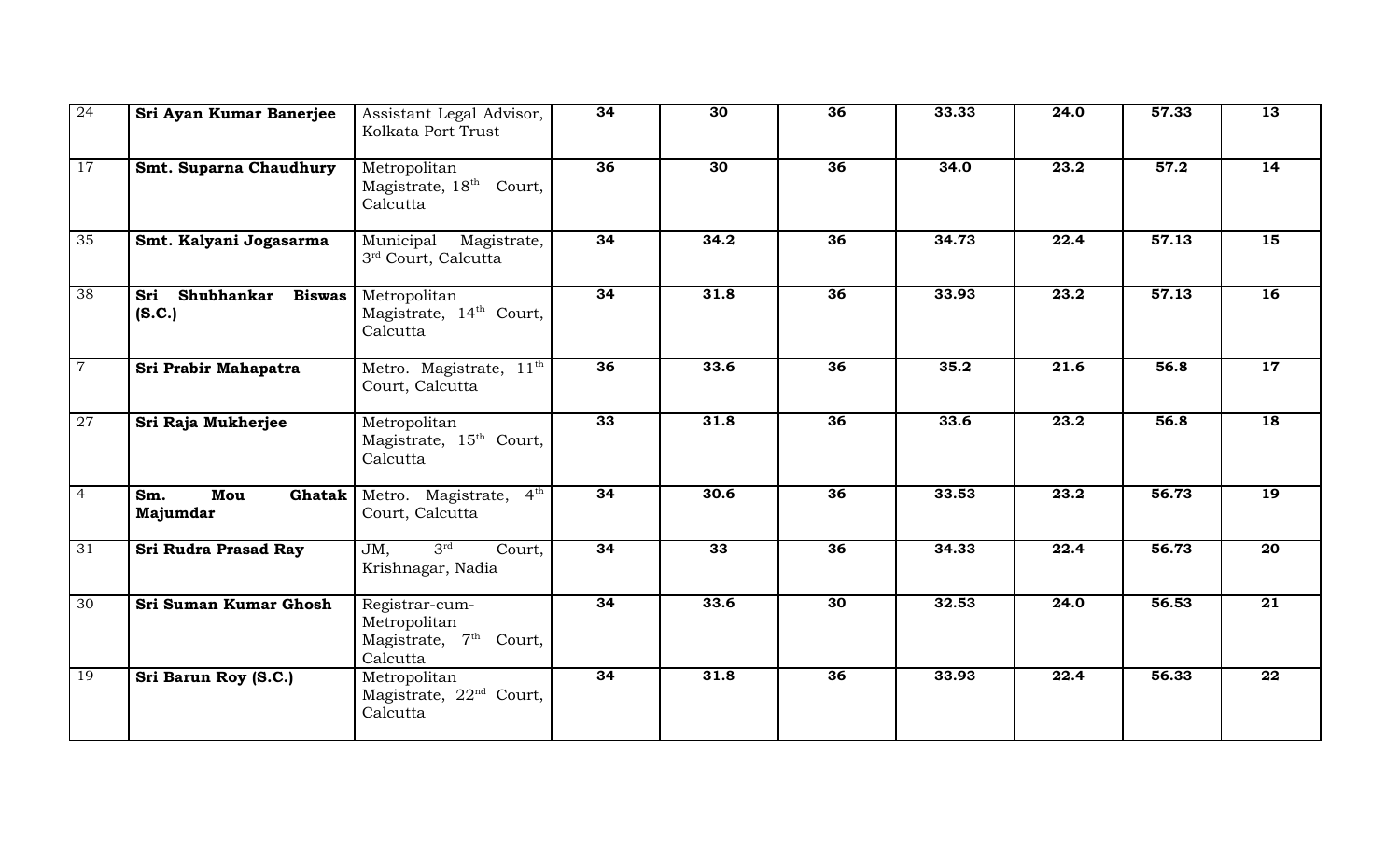| 36              | Sri Anupam Sarkar                            | Metropolitan<br>Magistrate, 6 <sup>th</sup> Court,                               | 34              | 33   | 30 | 32.33 | 24.0 | 56.33 | 23              |
|-----------------|----------------------------------------------|----------------------------------------------------------------------------------|-----------------|------|----|-------|------|-------|-----------------|
| 37              |                                              | Calcutta                                                                         | 34              | 31.2 | 36 | 33.73 | 22.4 | 56.13 | 24              |
|                 | Sri Mrityunjay Karmakar                      | JM, 1 <sup>st</sup> Court, Uluberia,<br>Howrah                                   |                 |      |    |       |      |       |                 |
| 32              | Sri<br>Ranabir<br><b>Mohan</b><br>Chatterjee | JM, 6 <sup>th</sup> Court, Asansol,<br>Burdwan                                   | $\overline{34}$ | 30.6 | 36 | 33.53 | 22.4 | 55.93 | $\overline{25}$ |
| $\overline{41}$ | Smt. Hemantika Sundas<br>(S.C.)              | Municipal Magistrate,<br>2 <sup>nd</sup> Court, Calcutta                         | $\overline{32}$ | 33.6 | 30 | 31.87 | 24.0 | 55.87 | 26              |
| $\overline{3}$  | Shri Rajkumar Naiya<br>(S.C.)                | Metro. Magistrate, 10th<br>Court, Calcutta                                       | 34              | 25.2 | 36 | 31.73 | 24.0 | 55.73 | $\overline{27}$ |
| 6               | Sri Anindya Ray                              | $1^{\rm st}$<br>Court,<br>CJ(JD),<br>Jangipur, Murshidabad                       | 36              | 33.6 | 30 | 33.2  | 22.4 | 55.6  | 28              |
| $5\phantom{.}$  | <b>Syed Dilwar Hossain</b>                   | Metro. Magistrate, 13th<br>Court, Calcutta                                       | 34              | 33   | 30 | 32.33 | 23.2 | 55.53 | 29              |
| $\overline{22}$ | <b>Sri Arvind Mishra</b>                     | Metropolitan<br>Magistrate, 21 <sup>st</sup> Court,<br>Calcutta                  | 33              | 32.4 | 30 | 31.8  | 23.2 | 55.0  | 30              |
| $\overline{13}$ | Sri Sanjib Dutta                             | JM,<br>Mungpoo,<br>Darjeeling in charge of<br>the Court and office of<br>CJ(JD)  | 30 <sup>7</sup> | 33.6 | 36 | 33.2  | 21.6 | 54.8  | 31              |
| 16              | Sushmita<br>Sm.<br>Gayen<br>Mukherjee        | Gorubathan,<br>JM,<br>Darjeeling in charge of<br>the Court & Office of<br>CJ(JD) | 30              | 31.2 | 36 | 32.4  | 22.4 | 54.8  | 32              |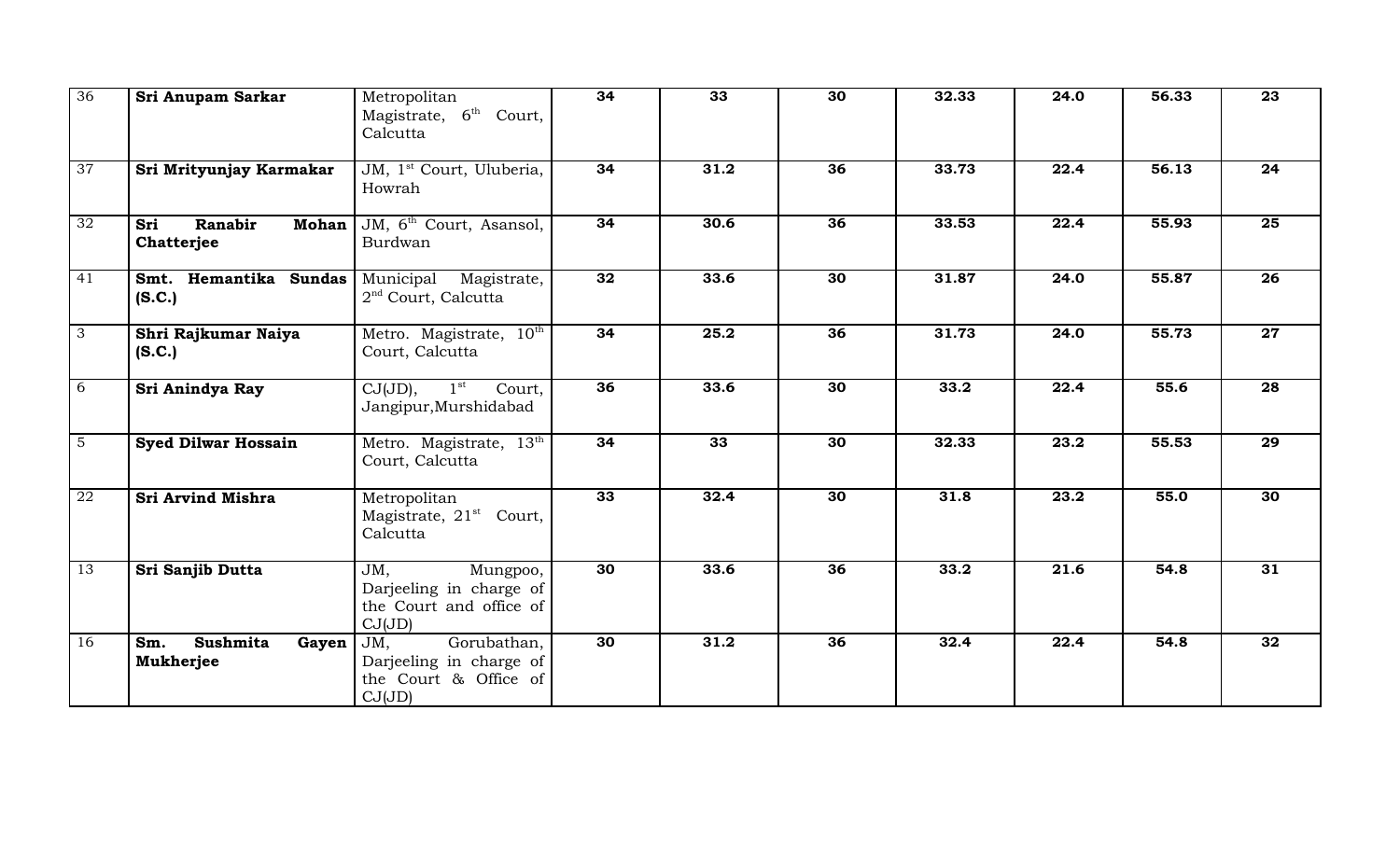| $\mathbf{1}$    | Shri Bhaskar Majumder                               | JM, 3rd Court, Siliguri,<br>Darjeeling                             | 40              | 27              | 30              | 32.33 | 22.4 | 54.73 | 33              |
|-----------------|-----------------------------------------------------|--------------------------------------------------------------------|-----------------|-----------------|-----------------|-------|------|-------|-----------------|
| 25              | Sri Debarghya Biswas                                | Metropolitan<br>Magistrate, 8 <sup>th</sup> Court,<br>Calcutta     | 34              | 27              | 30 <sup>°</sup> | 30.33 | 24.0 | 54.33 | 34              |
| $\overline{2}$  | Shri Santanu Ganguly                                | Metro. Magistrate, 9th<br>Court, Calcutta                          | 30              | $\overline{27}$ | 30              | 29.00 | 24.8 | 53.8  | 35              |
| $\overline{26}$ | Sri Indranil Ray                                    | Registrar, Small Causes<br>Court, Calcutta                         | $\overline{30}$ | 31.2            | 36              | 32.4  | 20.8 | 53.2  | 36              |
| 29              | Smt. Purba Kundu                                    | JM, Additional Court,<br>Lalbagh, Murshidabad                      | $\overline{32}$ | $\overline{27}$ | 30              | 29.67 | 23.2 | 52.87 | $\overline{37}$ |
| 18              | Sri Indrajit Deb                                    | $1^{\rm st}$<br>CJ(JD),<br>Court,<br>Purba<br>Contai,<br>Medinipur | 30              | 30.6            | 30              | 30.2  | 22.4 | 52.6  | 38              |
| $\overline{33}$ | Sri Prosenjit Bose                                  | JM-cum-Railway<br>Magistrate, Jalpaiguri                           | 34              | 25.8            | 30              | 29.93 | 22.4 | 52.33 | 39              |
| $\overline{34}$ | Uma<br><b>Banerjee</b><br>Smt.<br><b>Singha Roy</b> | $\overline{CJ(JD)},$<br>Buniadpur,<br>Dakshin Dinajpur             | 34              | 25.2            | 30              | 29.73 | 22.4 | 52.13 | 40              |
| $\overline{10}$ | Sri Abhranil Neogi                                  | Metro. Magistrate, $5^{\text{th}}$<br>Court, Calcutta              | $\overline{34}$ | 29.4            | 30              | 31.13 | 20.8 | 51.93 | $\overline{41}$ |
| $\overline{23}$ | Smt. Alakananda Sarkar                              | JM, 5 <sup>th</sup> Court, Sealdah,<br>South 24-Parganas           | 32              | 25.2            | 30              | 29.07 | 21.6 | 50.67 | 42              |

 **By Order**

 **Sd/- Mir Dara Sheko Registrar General 11.09.2014**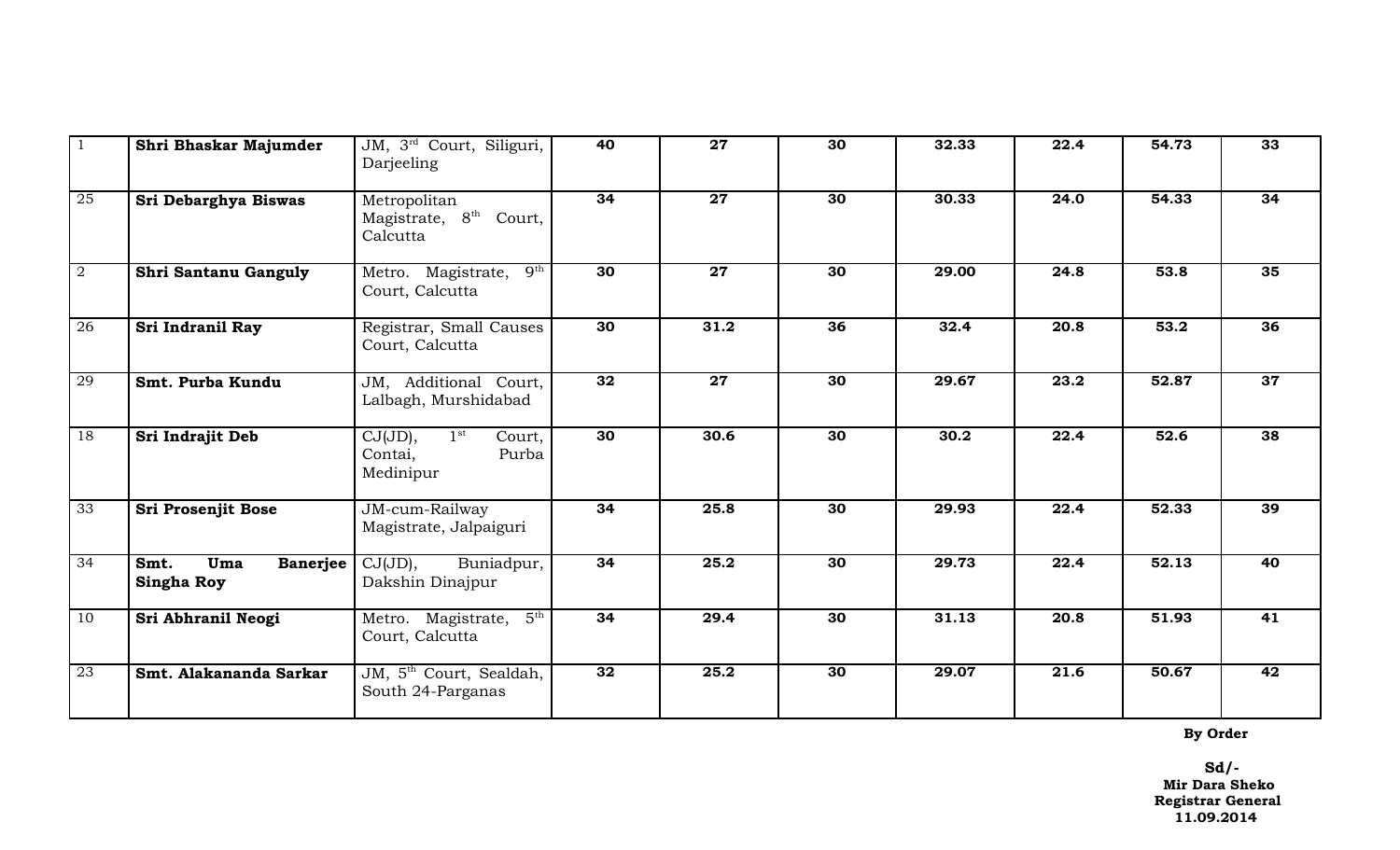# **2014 In the High Court at Calcutta Appellate Side**

### **N O T I F I C A T I O N**

#### **No. 3923-RG Dated : 11th**

Dated: 11<sup>th</sup> September, 2014

**Select list of the first 14 (fourteen) Officers prepared on the basis of Merit List of 42 (forty-two) Officers vide Court's Notification No. 3922-RG dated 11.09.2014, is hereby published following the direction of the Hon'ble Supreme Court of India in Malik Mazhar Sultan's Case.** 

**This is for information of all concerned.** 

| Position        | <b>NAME OF THE OFFICER</b>                     | PRESENT POSTING                                        | <b>EVALUATION OF JUDGEMENTS</b><br>(60 MARKS)                                                          |                                                                                                            |                                                                                                           | <b>AVG. MARKS</b><br><b>OBTAINED IN</b>                                                            | <b>AVG. MARKS</b><br><b>OBTAINED</b>             | <b>GRAND</b> |                                                        |
|-----------------|------------------------------------------------|--------------------------------------------------------|--------------------------------------------------------------------------------------------------------|------------------------------------------------------------------------------------------------------------|-----------------------------------------------------------------------------------------------------------|----------------------------------------------------------------------------------------------------|--------------------------------------------------|--------------|--------------------------------------------------------|
| Seniority       |                                                |                                                        | <b>MARKS</b><br><b>AWARDED BY</b><br><b>HON'BLE</b><br><b>JUSTICE</b><br><b>SUBHRO</b><br><b>KAMAL</b> | <b>MARKS</b><br><b>AWARDED BY</b><br><b>HON'BLE</b><br><b>JUSTICE</b><br><b>TAPAN KUMAR</b><br><b>DUTT</b> | <b>MARKS</b><br><b>AWARDED BY</b><br><b>HON'BLE</b><br><b>JUSTICE</b><br><b>JOYMALYA</b><br><b>BAGCHI</b> | <b>EVALUATION</b><br>OF<br><b>JUDGEMENTS</b><br><b>BY THE</b><br><b>JUDICIAL</b><br><b>OFFICER</b> | IN<br><b>ASSESSMENT</b><br>OF ACRS<br>(40 MARKS) | <b>TOTAL</b> | <b>POSITION</b><br><b>ACCORDING</b><br><b>TO MERIT</b> |
|                 |                                                |                                                        | <b>MUKHERJEE</b>                                                                                       |                                                                                                            |                                                                                                           | A                                                                                                  | B                                                | $(A+B)$      |                                                        |
| $\overline{15}$ | Sri<br><b>Sankar</b><br>Annada<br>Mukhopadhyay | 2 <sup>nd</sup><br>JM,<br>Court,<br>Durgapur, Burdwan  | 40                                                                                                     | 32.4                                                                                                       | 36                                                                                                        | 36.13                                                                                              | 24.8                                             | 60.93        | $\mathbf{1}$                                           |
| 9               | Smt. Aparna Chowdhuri                          | Metro. Magistrate, 12 <sup>th</sup><br>Court, Calcutta | 36                                                                                                     | 36.6                                                                                                       | 36                                                                                                        | 36.2                                                                                               | 24.0                                             | 60.2         | $\mathbf{2}$                                           |
| $\overline{20}$ | Sri Basant Sharma                              | Metropolitan<br>Magistrate, 3rd Court,<br>Calcutta     | 36                                                                                                     | 33.6                                                                                                       | 36                                                                                                        | 35.2                                                                                               | 24.8                                             | 60.0         | 3                                                      |
| 28              | Smt. Ishani Chakraborty                        | JM, 2 <sup>nd</sup> Court, Tamluk,<br>Purba Medinpur   | 33                                                                                                     | 32.4                                                                                                       | 36                                                                                                        | 33.8                                                                                               | 25.6                                             | 59.4         | 4                                                      |
| 39              | <b>Sri Alokesh Das</b>                         | JM, 1 <sup>st</sup> Court, Contai,<br>Purba Medinipur  | 33                                                                                                     | 33                                                                                                         | 36                                                                                                        | 34.0                                                                                               | 24.8                                             | 58.8         | 5                                                      |